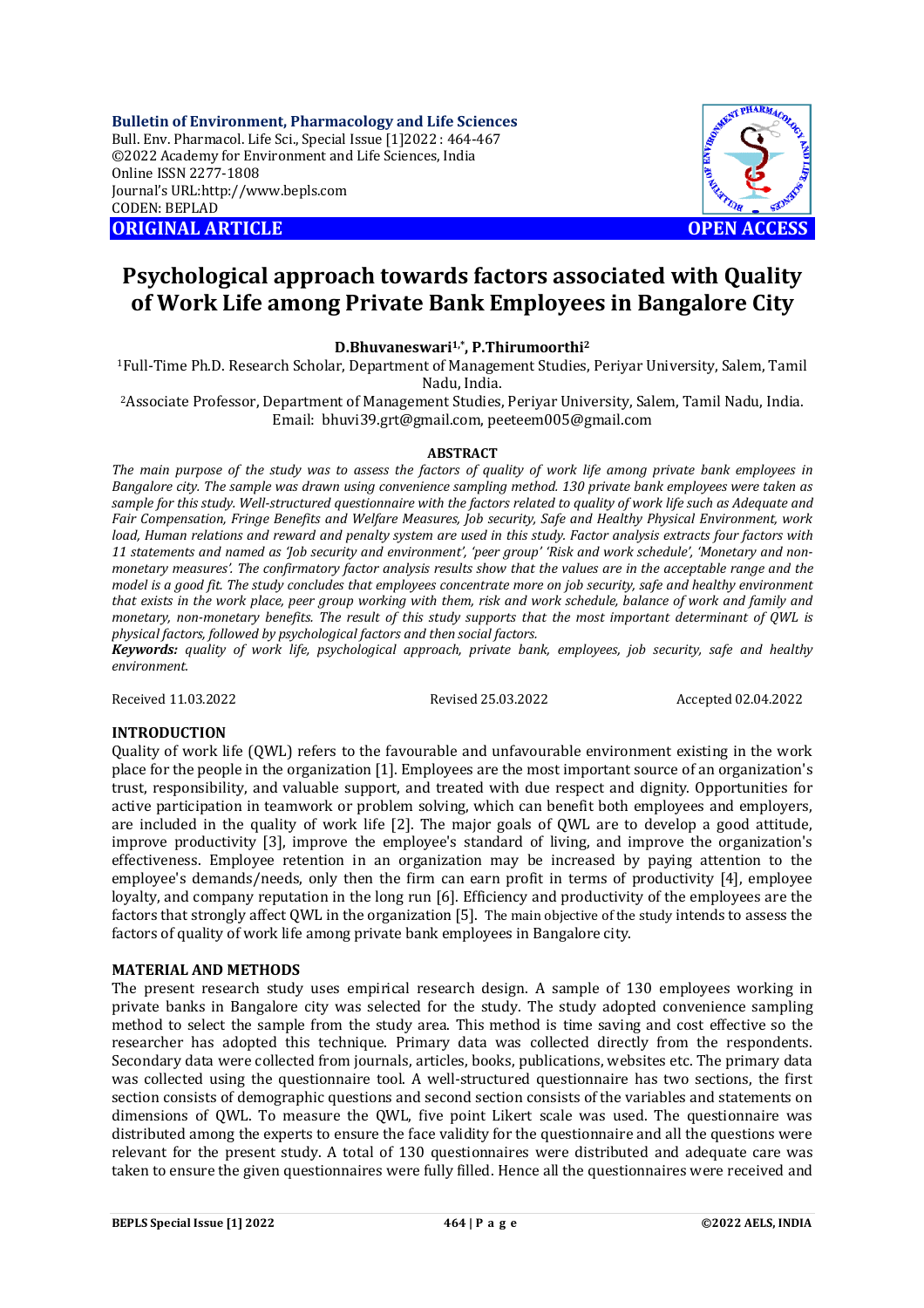there was 100 percent response rate. Descriptive statistics was used to understand the demographic status of the respondents. Exploratory Factor analysis was used to assess dimensions of QWL among the bank employees and Confirmatory factor analysis also employed.

The questionnaire has seven variables namely Adequate and Fair Compensation which has three statements, Fringe Benefits and Welfare Measures which has three statements, three statements on Job security, three statements on Safe and Healthy Physical Environment, three statements on work load, three statements on Human relations and three statements on reward and penalty system.

# **RESULT AND DISCUSSION**

Table 1 shows the demographic profile of the selected respondents. Out of 130 respondents, 46.2 percent of them belong to the age group 31-40 years, 38.5 percent of the respondents belong to the age group 41- 50 years and 15.4 percent of the respondents belong to the age group 21-30 years of age. Regarding gender, 60 percent of the respondents were male and 40 percent of the respondents were female. Regarding educational qualification, 40.8 percent of them completed their post-graduation, 36.2 percent of them completed their ITI/diploma, 13.8 percent of the respondents completed professional course and 9.2 percent of the respondents completed their under graduation. Regarding the marital status of the respondents, 66.2 percent of the respondents were married and 33.8 percent of the respondents were unmarried. 50.8 percent of the respondents live in joint family and remaining 49.2 percent of them lives in nuclear family. Income of the respondents, 57.7 percent earns Rs.20001-30000, 25.4 percent of them earn less than Rs.20000 and 16.9 percent of them earn more than Rs.30001.

| Profile                          | <b>Particulars</b> | Frequency (n=130) | Percentage (%) | Mean, S.D        |
|----------------------------------|--------------------|-------------------|----------------|------------------|
| Age                              | $21-30$ years      | 20                | 15.4           |                  |
|                                  | $31-40$ years      | 60                | 46.2           |                  |
|                                  | 41-50 years        | 50                | 38.5           | $2.23 \pm 0.699$ |
| Gender                           | Male               | 78                | 60.0           | $1.40 \pm 0.492$ |
|                                  | Female             | 52                | 40.0           |                  |
| <b>Educational Qualification</b> | $\overline{U}$     | 12                | 9.2            | $2.55 \pm 0.846$ |
|                                  | PG                 | 53                | 40.8           |                  |
|                                  | ITI/diploma        | 47                | 36.2           |                  |
|                                  | Professional       | 18                | 13.8           |                  |
| <b>Marital Status</b>            | Married            | 86                | 66.2           | $1.34 \pm 0.475$ |
|                                  | Unmarried          | 44                | 33.8           |                  |
| <b>Family Type</b>               | Nuclear family     | 64                | 49.2           | $1.51 \pm 0.502$ |
|                                  | Joint family       | 66                | 50.8           |                  |
| <b>Income</b>                    | Less than Rs.20000 | 33                | 25.4           | $1.92 \pm 0.647$ |
|                                  | Rs20001-30000      | 75                | 57.7           |                  |
|                                  | More than Rs.30001 | 22                | 16.9           |                  |
| <b>Experience</b>                | Less than 3 years  | 29                | 22.3           | $2.08 \pm 0.726$ |
|                                  | 3-6 years          | 61                | 46.9           |                  |
|                                  | More than 6 years  | 40                | 30.8           |                  |

Source: Primary data

# *Exploratory Factor Analysis*

Factor analysis was used to assess the dimensions of quality of work life among bank employees.

# **TABLE 2: KMO AND BARTLETT'S TEST OF SPHERICITY**

| Kaiser-Meyer-Olkin Measure of Sampling Adequacy. |                    | 0.721   |  |
|--------------------------------------------------|--------------------|---------|--|
| Bartlett's Test of Sphericity                    | Approx. Chi-Square | 405.785 |  |
|                                                  | Df                 | 55      |  |
|                                                  | Sig.               | 0.000   |  |

#### Source: Primary data

Table 2 shows the Bartlett's Test of Sphericity is significant i.e. (p value < 0.05). Studies of [6], [8] shows that the minimum value of .60 for KMO. Hence table 2 shows the measure of sampling adequacy by Kaiser-Meyer-Olkin (KMO) which is (0.721) is within the acceptable range. Bartlett's Test is significant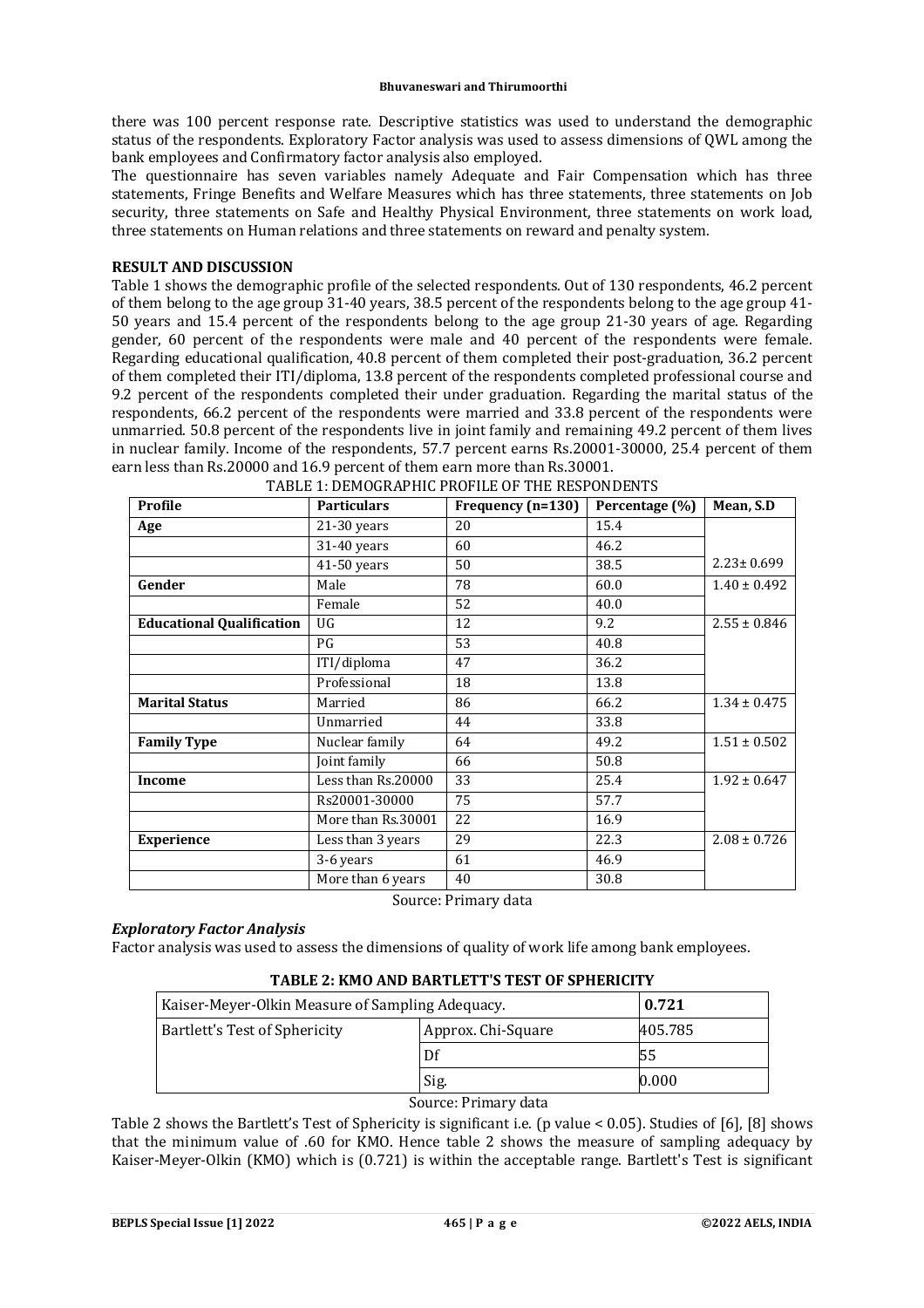and  $KMO > 0.60$  which indicates that the data is satisfactory to continue with the data reduction technique [7], [8], [9].

| <b>Statements</b>                                        | $\mathbf{1}$ | $\overline{2}$ | 3     | $\overline{4}$ |
|----------------------------------------------------------|--------------|----------------|-------|----------------|
| There is no need to worry about the termination of job   | 0.829        |                |       |                |
| anytime in organization.                                 |              |                |       |                |
| Employees in your organization cannot be terminated      | 0.801        |                |       |                |
| on flimsy grounds.                                       |              |                |       |                |
| Technological changes in the organization are not likely | 0.758        |                |       |                |
| to render the employees of the organization as jobless.  |              |                |       |                |
| The overall physical environment in your organization    | 0.751        |                |       |                |
| is neat, clean, and free from air and noise pollution.   |              |                |       |                |
| Physical environment in your organization<br>is          | 0.720        |                |       |                |
| comfortable from the viewpoint of space, temperature     |              |                |       |                |
| level, and lighting.                                     |              |                |       |                |
| Relations with peers and colleagues in this organization |              | 0.805          |       |                |
| are based on trust and are a source of socio-economic    |              |                |       |                |
| support.                                                 |              |                |       |                |
| There is no requirement to stay at the workplace         |              | 0.804          |       |                |
| beyond office hours in your organization.                |              |                |       |                |
| In your organization the risk of life hazards due to     |              |                | 0.874 |                |
| accidents, robbery etc. is quite low                     |              |                |       |                |
| Weekly/monthly work schedule conform<br>the<br>to        |              |                | 0.840 |                |
| employees in your organization.                          |              |                |       |                |
| Fringe benefits and welfare measures available in your   |              |                |       | 0.800          |
| organization take care of the interest of employees and  |              |                |       |                |
| their families effectively                               |              |                |       |                |
| Keeping<br>one's<br>in<br>view<br>status,<br>gross       |              |                |       | 0.728          |
| offered<br>remuneration/emoluments<br>by<br>your         |              |                |       |                |
| organization enable to maintain a reasonable living      |              |                |       |                |
| standard                                                 |              |                |       |                |

TABLE 3: ROTATED COMPONENT MATRIX

The extraction method used in factor analysis is Principal Component Analysis and rotation method is Varimax with Kaiser Normalization. The first factor can be named as 'Job security and environment' and this factor has extracted 5 statements based on security for the job and physical environment. The second factor is named as 'peer group' which has two statements. The third factor is named as 'Risk and work schedule' which has two statements. The fourth factor is named as 'Monetary and non-monetary measures' which has two statements. Thus out of 21 statements regarding perception on quality of work life, the factor analysis has extracted four factors with 11 statements.

#### *Confirmatory Factor Analysis*

The factors extracted using factor analysis has been taken for Confirmatory Factor Analysis using AMOS 23 version.



**Figure1. Dimensions of Quality of Work Life**